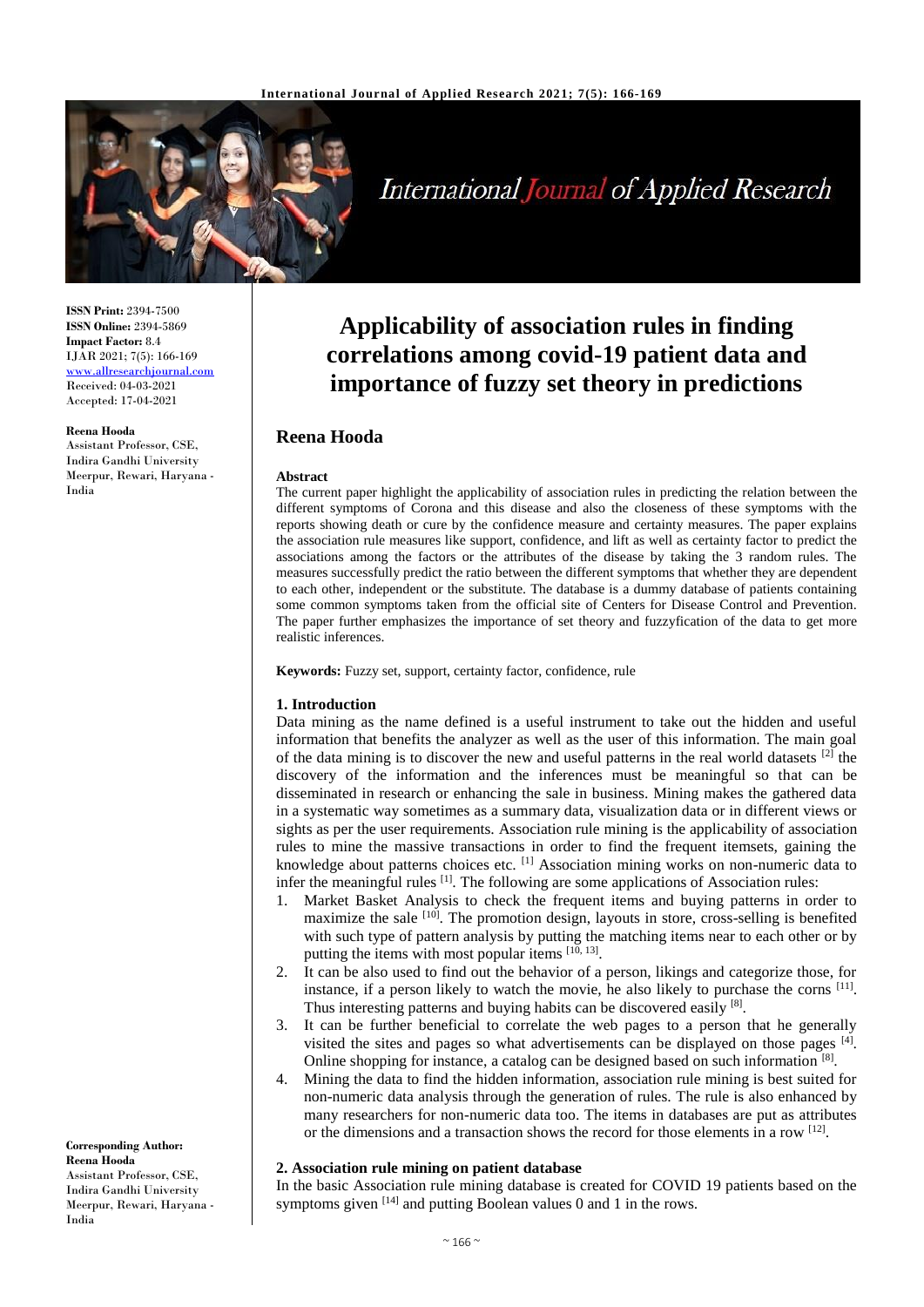1 value symptom is there otherwise 0 indicating the absence of the symptoms. Symptoms are the attributes or the element

of the database and rows indicating the patient record given in table 1:

Table 1: Shows dummy database COVID-19 patients with symptoms <sup>[14]</sup> and reports.

|                | <b>Patient</b> Confusion Cough Fatigue Difficulty Fever Body Smell/ |  |  |  | <b>Throat Vomit</b> |                |  | Chest Skin Blue/ Not able to Corona - | pain   Pale Spots   stay awake $ 1(yes) 0(No) $ | <b>Reports</b><br>Cured-1,<br>death -0 |
|----------------|---------------------------------------------------------------------|--|--|--|---------------------|----------------|--|---------------------------------------|-------------------------------------------------|----------------------------------------|
| P <sub>1</sub> |                                                                     |  |  |  |                     | O              |  |                                       |                                                 |                                        |
| P <sub>2</sub> |                                                                     |  |  |  |                     | 0              |  |                                       |                                                 |                                        |
| P <sub>3</sub> |                                                                     |  |  |  |                     |                |  |                                       |                                                 |                                        |
| <b>P4</b>      |                                                                     |  |  |  |                     | 0              |  |                                       |                                                 |                                        |
| P <sub>5</sub> |                                                                     |  |  |  |                     | $\overline{0}$ |  |                                       |                                                 |                                        |
| P <sub>6</sub> |                                                                     |  |  |  |                     |                |  |                                       |                                                 |                                        |

**Table 2:** Shows the Age vector given separately to reduce the size

| <b>Patient ID</b> | Age |
|-------------------|-----|
| P <sub>1</sub>    | 28  |
| P <sub>2</sub>    | 40  |
| P <sub>3</sub>    | 66  |
| P <sub>4</sub>    | 55  |
| P <sub>5</sub>    | 35  |
| P6                |     |

The support & confidence, lift are counted on the rigid formula based on the set theory like union, set subset, proper subset, tree and ratios for  $X = > Y$ .

#### **2.1 Applications of set theory**

The rules and data items are described in the form of sets in association rule mining. Moreover the support confidence and lift etc. methods are also based on the set theory. Following is the representation of the set notations used in association rule mining:

- 1. Capital letter is the name of the set.
- 2. Small letter say "i" is the constant used for iteration
- 3. A=set of items contained as attributes/properties/elements/columns in patient database.
- 4. P is a set of patients  $P = \{P1, P2, P3, P4, P5, P6\}$
- 5. Each row of patient database represents a record having some attribute. That means attributes are the properties [1] .
- 6. Set A contains all the column names of the database: A= {Confusion, Cough, Fatigue, Difficulty breathing, Fever, Body aches, Smell/ taste loss, Throat, Vomit, Chest pain, Skin Blue/ Pale Spots, Not able to stay awake, Corona -1(yes) 0(No), Reports Cured-1, death -  $0\}$  [14].
- 7. Each P contains some attributes represented by Boolean values in data base for instance:

P1= {Confusion, Cough, Fatigue, Difficulty breathing, Fever, Body aches, Smell/ taste loss, Reports}

i.e. P1= {I1, I2, I3, I4, I5, I6, I7, I8} where I is the itemset (patientset), and count can be represented by  $\lq\lq\lq\lq\lq\lq\lq\lq\lq\lq\lq$ 

Where  $I \subseteq A$  that means "I" is the subset of A, "I" belongs to A ot "I" contained in A or A is the domain of "I". if "I"<A and all elements of "I" are the subset of A that means "I" is the proper subset of A such that  $I \subset A$ .

8. XUY contains the Union symbol that means all the common elements of X & Y and all the elements of X only and all the element of Y only or in short X or Y. X∩Y means only the common items of X and Y.

- 9. If any attribute (Symptoms) is present in the patient, that is represented as 1 otherwise represented as 0.
- 10. X and Y are the itemsets (patientset) for each patient and used to define the rules for mining. Here the rule is for example  $X \Rightarrow Y$  where the X and Y are the set of attributes (Symptoms shortly); X patientset is called antecedent (Left Hand side) and Y patientset is called the consequent of X (on Right Hand Side)

#### **3. Computing association rule measures and discussions**

The important measure support, confidence, lifts are counted on the COVID -19 patient databases given in table 1. Where the value 1 of an attribute indicates the presence of attribute and 0 is the absent, reports column also shows the patient died or cured where the cured represented by 1 and died represented by 0 should keep in mind while counting the different measures for the rule containing the attribute "reports". There are 3 rules are selected randomly and the measures support confidence and lift are computed to check whether the rule is realistic, whether the symptoms are correlated or independent & factor for other diseases than corona.

Support 
$$
(X) = \frac{Frequency \text{ of } X \text{ i.e.} count}{Total No. of Transactions (T))}
$$
.

Confidence 
$$
(X = > Y)
$$
 = 
$$
\frac{Support\ of\ X\ and\ Y\ i.e. Support(XUY)}{Support(X)}
$$
 [9].

$$
Lift = \frac{Support(XUY)}{Support(X) \times Support(Y)} [9].
$$

Conviction  $(Y=\gt;X) = \frac{1-Support(Y)}{1-Confidence(X=\gt;Y)}$ [9] .

## **Let's consider 3 rules**

- 1.  $X = \{Cough, Difficulty breathing, Fever\} where the X$ Count is  $2/6$ ; Y = {Corona} where Y count is 4/6; from database of COVID-19 patients in table1.
- 2. X= {Confusion, Smell/ taste loss, Skin Blue/ Pale Spots} where the X Count is  $3/6$ ; Y = {Reports} where Y count is 4/6; from database of COVID-19 patients in table1.
- 3. X= {Confusion, Smell/ taste loss, Skin Blue/ Pale Spots} where the X Count is  $3/6$ ; Y = {Not able to stay awake, Corona} where Y count is 2/6; from database of COVID-19 patients in table1.

#### **Rule 1**

 $\text{Support}(X) = \frac{Frequency \text{ of } X \text{ i.e.} count}{T \times t \times M \times s \times T \times m \times s \times t \times m \times t \times m \times t \times m \times t \times m \times t \times m \times t \times m \times t \times m \times t \times m \times t \times m \times t \times m \times t \times m \times t \times m \times t \times m \times t \times m \times t \times m \times t \times m \times t \times m \times t \times m \times t \times m \times t \times m \times t \times m \times t \times m \times t \times m \times t \times m \times t \times m \times t \times m \times t \times m \times t \times m \times t \times m$ Frequency of X i.e.Count<br>Total No.of Transacctions (T)  $[12] = \frac{2}{6}$  $\frac{2}{6}$  = 33333 or 33.33%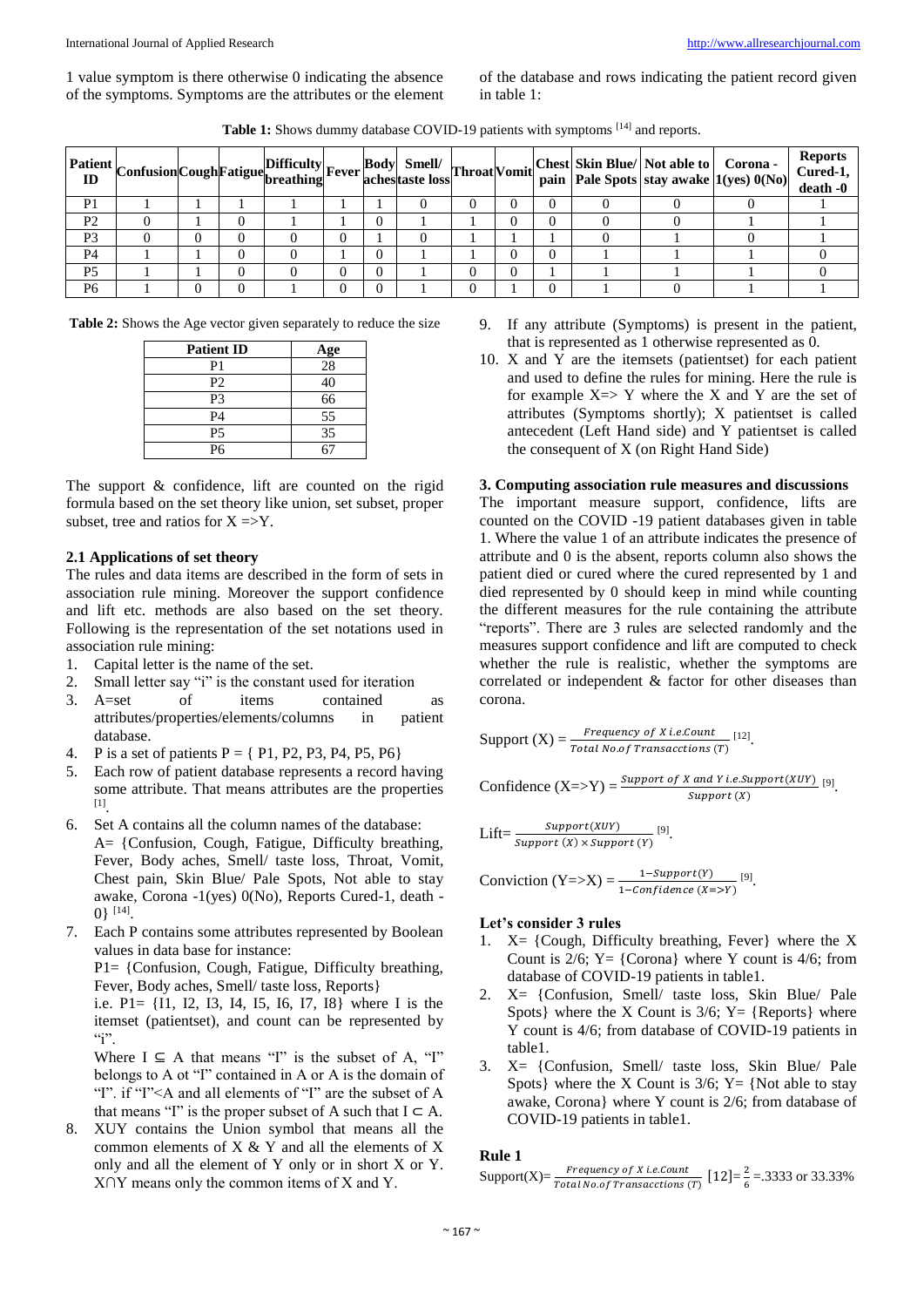Support (Y) =  $\frac{Y \text{ Count}}{\text{Total No. of Transactions (T)}}$  [12]= $\frac{4}{6}$  $\frac{4}{6}$  = .6666 or 66.66%

Confidence 
$$
(X \Rightarrow Y) = \frac{Support\ of\ X\ and\ Y\ i.e. Support(XUY)}{Support(X)}
$$
 [9]

 $Support(XUY) =$ Frequency of X and Y i.e.(Cough,Difficulty breathing,Fever,Corona) Total No.of Transacctions (T)

 $=\frac{1}{2}$  $\frac{1}{6}$  = 1666 or 16.66%

So, Confidence  $(X = Y) = \frac{.1666}{.3333} = .4998 = 49.98\%$  or 50% approx.

That indicates that 50% of the cases if these symptoms arise will be resulted in Corona.

Lift= $\frac{Support(XUY)}{Support(X) \times Support(Y)}$  [9] =  $\frac{.1666}{.3333 \times .6}$ .3333×.6666  $=\frac{.1666}{.2333346}$  $\frac{.1666}{.3333 \times 6666} = \frac{.1666}{.2222}$  $\frac{1886}{22222}$  = 7497=74.97% means attributes appears less than expected as it is <1.

**Rule 2**

Support (X) =  $\frac{Frequency\ of\ X\ i.e. Count}{Total\ No. of\ Transactions\ (T)}$   $[12] = \frac{3}{6}$  $\frac{3}{6}$  = 5 or 50%

Support (Y) =  $\frac{Y \text{ Count}}{\text{Total No. of Transactions (T)}}$  [12]= $\frac{4}{6}$  $\frac{4}{6}$  = .6666 or 66.66%

Confidence 
$$
(X \Rightarrow Y) = \frac{Support\ of\ X\ and\ Y\ i.e. Support(XUY)}{Support(X)}
$$
 [9]

 $Support(XUY) =$ 

Frequency of X and Y i.e.(Confusion,Smell/ taste loss,Skin Blue/ Pale Spots,Reports)  $Total No. of Transactions (T)$ 

$$
=\frac{1}{6}=.1666 \text{ or } 16.66\%
$$

So, Confidence  $(X = > Y) = \frac{.1666}{.5} = .3332 = 33.32\%$  approx.

That indicates that 33.32% of the cases if these symptoms arise will be resulted in cured and no death in 33.3% only (very few cases are cured) that means these symptoms are critical and may cause death (1 is cure and death is represented by 0 in table 1 and we have to count 1 for the XUY i.e.Confusion, Smell/ taste loss, Skin Blue/ Pale Spots, Reports). Lift= $\frac{Support(XUY)}{q_{\text{current}}(X) + q_{\text{current}}(Y)}$  [9] =  $\frac{.1666}{7}$ 

*Support* (*X*) × *Support* (*Y*) 5×.6666  
= 
$$
\frac{.1666}{.2222}
$$
 = .4998= 50% approx.; means at

 $\frac{1000}{13333}$  = 4998 = 50% approx.; means attributes appears less than expected as it is  $\langle 1$ . The X and Y are negatively correlated. Means more symptoms less cured.

#### **Rule 3**

Support  $(X) = \frac{Frequency \ of \ X \ i.e. count}{Total \ No. of \ Transactions \ (T) } \ [12] = \frac{3}{6}$  $\frac{3}{6}$  = 5 or 50% Approx.

Support (Y) = 
$$
\frac{Y \text{ Count}}{\text{Total No. of Transactions (T)}} [12] = \frac{2}{6} = .3333 \text{ or } 33.33\%
$$
  
Confidence (X=>Y) =  $\frac{\text{Support of X and Y i.e. Support(XUY)}}{\text{Support (X)}}$  [9]

 $Support(XUY) = \frac{Frequency \text{ of } X \text{ and } Y \text{ i.e.} (Configuration, Smell / \text{taste loss,î} \text{Skin Blue} / \text{Pale Spots,Not able to stay awake,Corona)}{mean\_error}$  $\frac{\text{well}}{\text{total No.of Transactions (T)}} = \frac{2}{5}$ <br>Total No.of Transacctions (T)  $\frac{2}{6}$  = 33333 or 33.33%

So, Confidence  $(X=>Y) = \frac{.3333}{.5} = .6666 = 66.66\% = 67\%$ approx.

That indicates that 67% approx. of the cases if these symptoms arise will be resulted in corona and patient will not be able to stand.

Lift  $=$   $\frac{Support(XUY)}{G_{\text{current}}(X) \times G_{\text{num}}(Y)}$  $\frac{Support(XUY)}{Support(X) \times Support(Y)}$  [9]  $=\frac{.3333}{.5 \times .333}$  $\frac{.3333}{.5 \times .3333} = \frac{.1666}{.1666}$  $\frac{.1666}{.1666} = 1$ ; means attributes X and Y are independent.

#### **3.1 Certainty factor for the rules**

Another important measure of association mining is the certainty factor [2] that increases the belief about the accuracy of the rules selected. 2 ways to count the certainty factor:

1. If the Confidence $(X=\gt;Y)$  $\gt$ Support $(Y)$ . For example in rule 3

Then Certainty factor =  $\frac{\text{Confidence (X=>Y) - Support (Y)}}{1 - Support (Y)}$  [2]= .6666−.3333 1−.3333  $=\frac{.3333}{.665}$ .6667

=.4999= 49.99%=50% Approx. (positive)

2. And if Confidence( $X \Rightarrow Y$ )  $\leq$  Support(Y); For example rule 2:

Then Certainly factor = 
$$
\frac{\text{Confidence (X=>Y)- Support (Y)}}{\text{Support (Y)}}
$$
 [2]=\n
$$
\frac{.3332-.6666}{.6666}
$$

$$
=\frac{-0.3334}{.6666} = -0.50 = -50\% \text{ Approx. (negative)}
$$

If the certainty factor is positive that means the elements are dependent to each other as in rule 3 in which confidence is also  $> 50\%$ , if the certainty factor is negative (as in rule 2) where the confidence is also too small) then the elements are negatively correlated or act as a substitute, if the certainty factor is 0 then the elements are independent  $[2]$ , this factor gives more accurate results.

#### **3.2 Issues in Boolean-valued Data**

- 1. In efficient in case of huge amount of data, for example in Table 2, age attribute cannot be defined in Boolean as it is not atomic rather it is a vector that contains a range of values like 1-20,21-35, 36-45, 46-60, 61-72, above 72, it needs a range or the category so taken separately in Table 2.
- 2. The minimum support set by the user may be inappropriate, so affect the generation of the rules and can give wrong prediction about some rules and frequency patterns of the items or the attributes <sup>[1]</sup>.
- 3. Support percentage and minimum support to find the frequent itemsets (patientset) is based on yes or not in